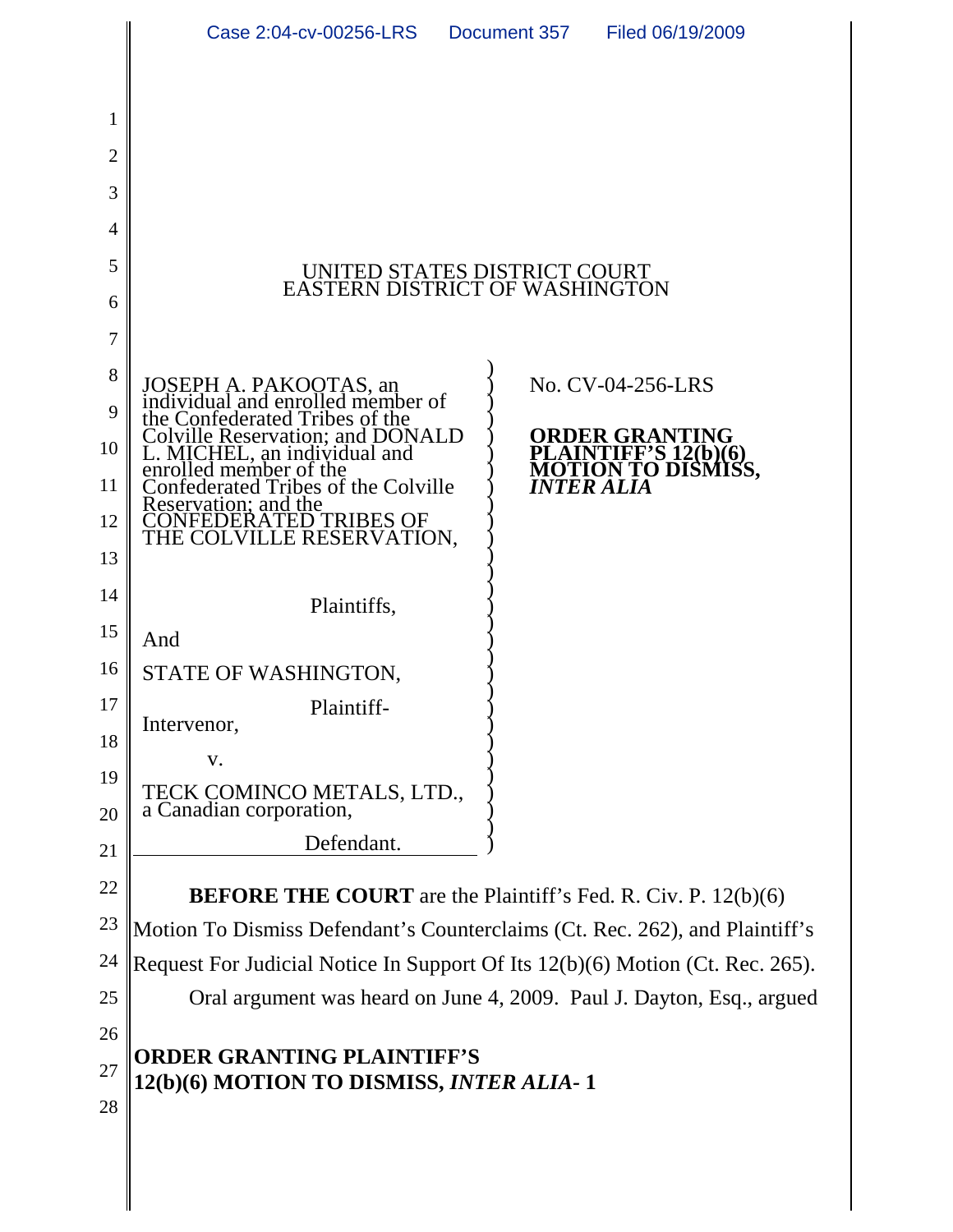1 2 3 on behalf of Plaintiff Confederated Tribes Of The Colville Reservation ("Tribes"). Mark E. Elliott argued on behalf of Defendant Teck Cominco Metals, Ltd. ("Teck").

# **I. BACKGROUND**

6 7 8 9 10 11 12 13 14 In its Answer to the Second Amended Complaint of the Tribes (Ct. Rec 194), Defendant Teck asserts two CERCLA $<sup>1</sup>$  counterclaims against the Tribes,</sup> contending the Tribes caused and contributed to the hazardous substances contamination of Lake Roosevelt. As part of its counterclaims against the Tribes for cost recovery, contribution and declaratory relief, Teck alleges the Tribes "are covered 'persons' within the meaning of that term as it is used in CERCLA, 42 U.S.C. Section 9601(21)." The Tribes move to dismiss the counterclaims, asserting they are not "person[s]" subject to liability under CERCLA, 42 U.S.C. Section 9607(a), and therefore, that Teck's counterclaims are not based on "a cognizable legal theory."

15

16

17

18

19

20

21

22

23

24

25

26

28

4

5

# **II. DISCUSSION**

## **A. 12(b)(6) Standard/Judicial Notice**

A Rule 12(b)(6) dismissal is proper only where there is either a "lack of a cognizable legal theory" or "the absence of sufficient facts alleged under a cognizable legal theory." *Balistreri v. Pacifica Police Dept.*, 901 F.2d 696, 699 (9th Cir. 1990). In reviewing a  $12(b)(6)$  motion, the court must accept as true all material allegations in the complaint, as well as reasonable inferences to be drawn from such allegations. *Mendocino Environmental Center v. Mendocino*

<sup>&</sup>lt;sup>1</sup> Comprehensive Environmental Response, Compensation, and Liability Act, 42 U.S.C. Section 9601 *et. seq.*

<sup>27</sup>  **ORDER GRANTING PLAINTIFF'S 12(b)(6) MOTION TO DISMISS,** *INTER ALIA-* **2**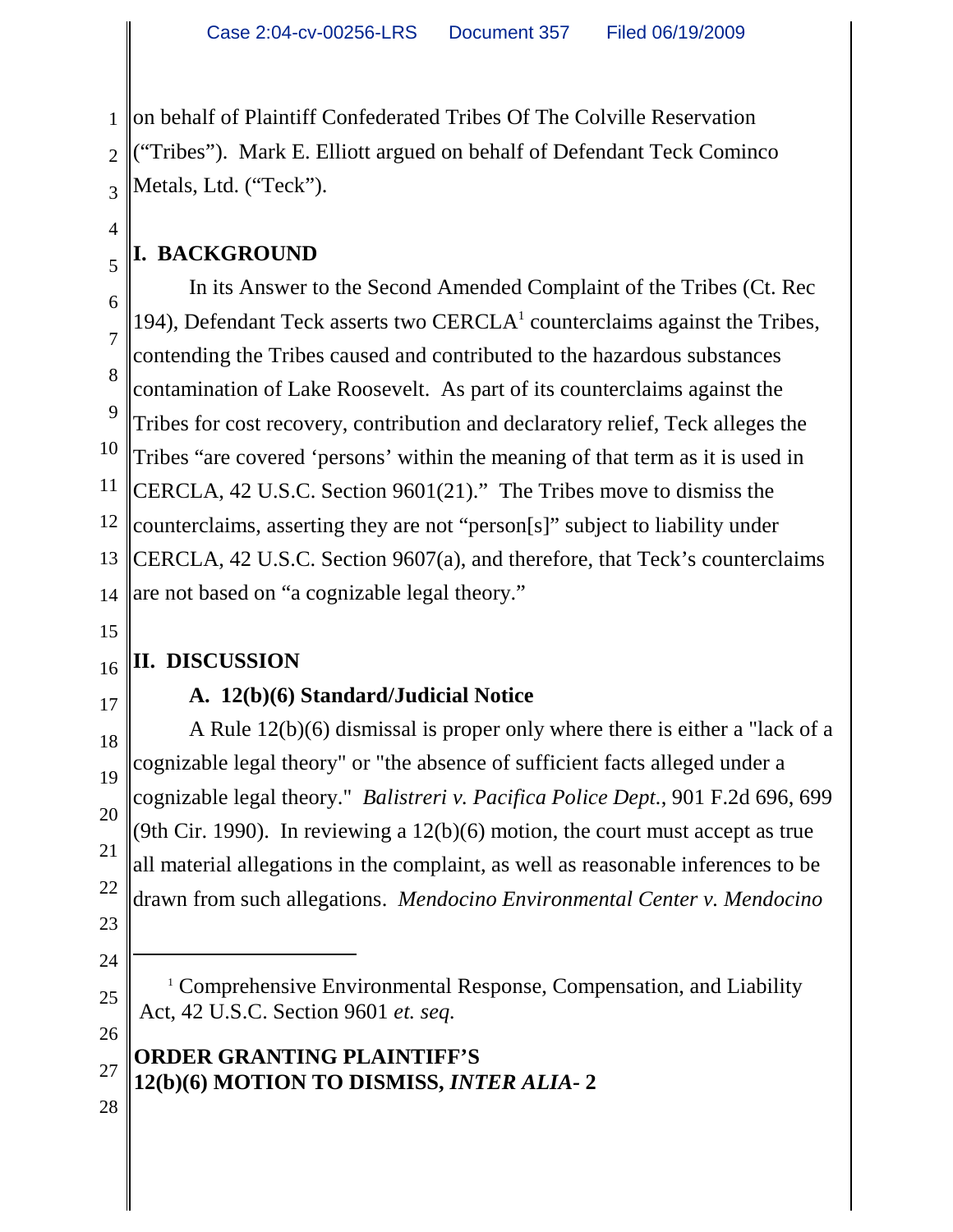1 2 3 4 5 6 *County*, 14 F.3d 457, 460 (9th Cir. 1994); *NL Indus., Inc. v. Kaplan*, 792 F.2d 896, 898 (9th Cir. 1986). The sole issue raised by a 12(b)(6) motion is whether the facts pleaded, if established, would support a claim for relief; therefore, no matter how improbable those facts alleged are, they must be accepted as true for purposes of the motion. *Neitzke v. Williams*, 490 U.S. 319, 326-27, 109 S.Ct. 1827 (1989).

7 8 9 10 11 12 13 14 Unless the court converts the Rule 12(b)(6) motion into a summary judgment motion, or the defense is apparent from matters of which the court may take judicial notice, the court cannot consider material outside the complaint (e.g. facts presented in briefs, affidavits or discovery materials). *Arpin v. Santa Clara Valley Transp. Agency*, 261 F.3d 912, 925 (9<sup>th</sup> Cir. 2001). A matter that is properly the subject of judicial notice (Fed. R. Evid. 201) may be considered along with the complaint when deciding a 12(b)(6) motion to dismiss without converting the motion to one for summary judgment. *MGIC Indem. Corp. v. Weisman, 803 F.2d 500, 504 (9<sup>th</sup> Cir. 1986). The court may* properly consider matters of public record (e.g. pleadings, orders and other papers on file in another action pending in the court; records and reports of administrative bodies; or the legislative history of laws, rules or ordinances) as long as the facts noticed are not subject to reasonable dispute. *Intri-Plex Technologies, Inc. v. Crest Group, Inc.,* 499 F.3d 1048, 1052 (9<sup>th</sup> Cir. 2007).

## **B. Statutory Language**

42 U.S.C. Section 9607 imposes liability upon certain "persons" (i.e, owner/operator, arranger, transporter) for costs incurred in responding to a release of hazardous substances. "Person" is defined in Section 9601(21) as "an individual, firm, corporation, association, partnership, consortium, joint venture, commercial entity, United States Government, State, municipality, commission,

27 28  **ORDER GRANTING PLAINTIFF'S 12(b)(6) MOTION TO DISMISS,** *INTER ALIA-* **3**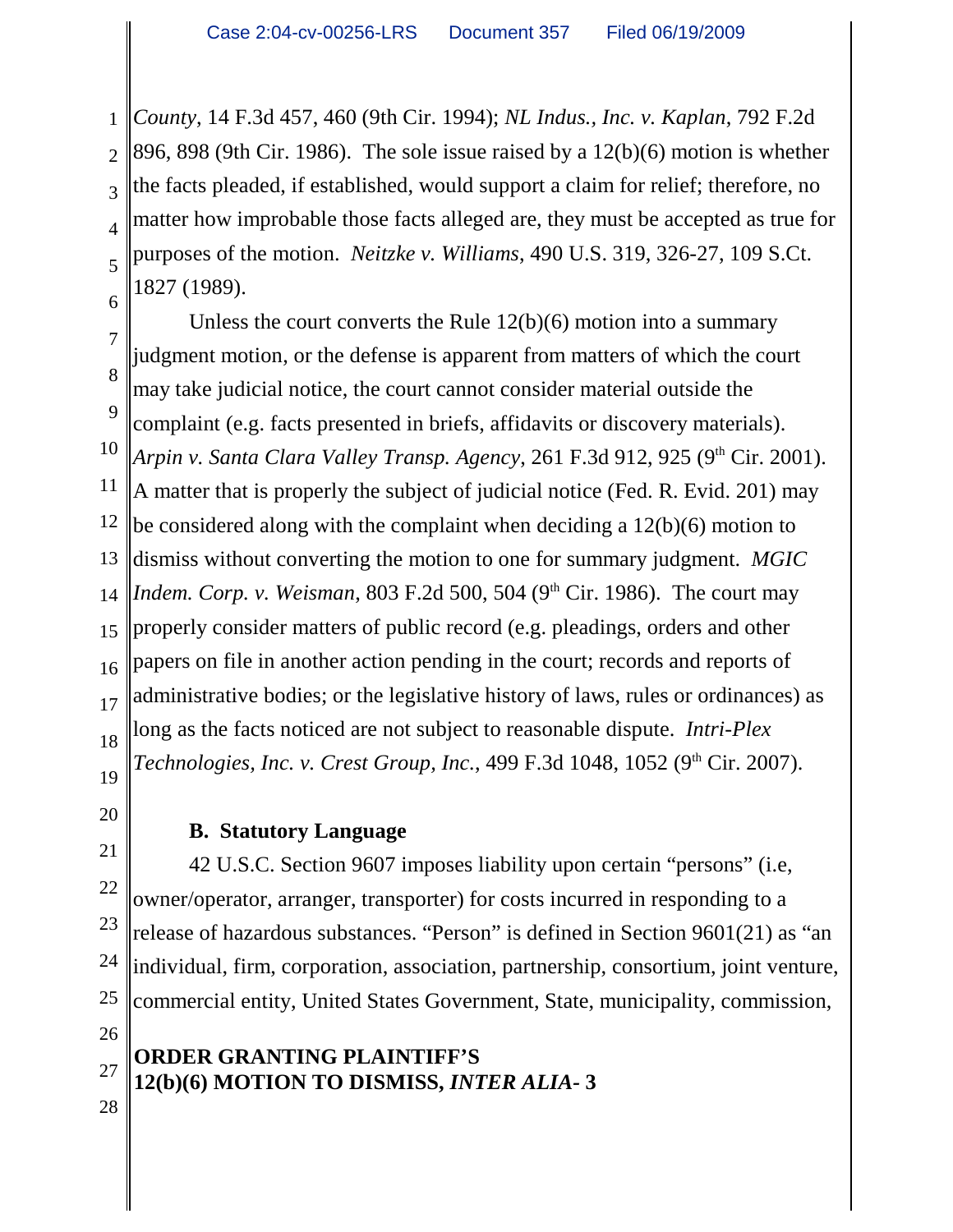1 2 3 political subdivision of a State, or any interstate body." "Indian tribe" is not expressly included in this list and indeed, is defined separately at Section 9601(36).

"[W]hen the statute's language is plain, the sole function of the courts- at least where the disposition required by the text is not absurd- is to enforce it according to its terms." *Hartford Underwriters Insurance Co. v. Union Planters Bank*, *N.A.*, 530 U.S. 1, 6, 120 S.Ct. 1942 (2000). In *Hartford*, the U.S. Supreme Court reiterated what it had previously said in *Connecticut National Bank v. Germain*, 503 U.S. 249, 253-54, 112 S.Ct. 1146 (1992): [I]n interpreting a statute a court should always turn first to

one, cardinal canon before all others. We have stated time and again that courts must presume that a legislature says in a statute what it means and means in a statute what it says there. [Citations omitted]. When the words of a statute are unambiguous, then, this first canon is also the last: "judicial inquiry is complete." [Citation omitted].

13 14 15 16 17 18 19 20 CERCLA's definition of "person" is plain. It does not include "Indian tribes." Finding that CERCLA liability cannot be imposed on Indian tribes per the terms of the statute is not an "absurd" result. Whereas CERCLA specifically provides for liability **to** an Indian tribe, 42 U.S.C. Section 9607(a)(4)(A) and 9607(f), it contains no specific provision for the liability **of** an Indian tribe.<sup>2</sup> Furthermore, sovereigns will not be read into the term "person" unless there is affirmative evidence that Congress intended to include

21

2

22

23

24

25

26

4

5

6

7

8

9

10

11

12

Under the canon of statutory construction *expressio unius est exclusio alterius*, the express mentioning of one thing implies exclusion of another. Thus, to the extent it is necessary to rely on any additional canons of statutory construction beyond "plain meaning," *expressio unius est exclusio alterius* supports the conclusion that Indian tribes are not "persons" subject to CERCLA liability.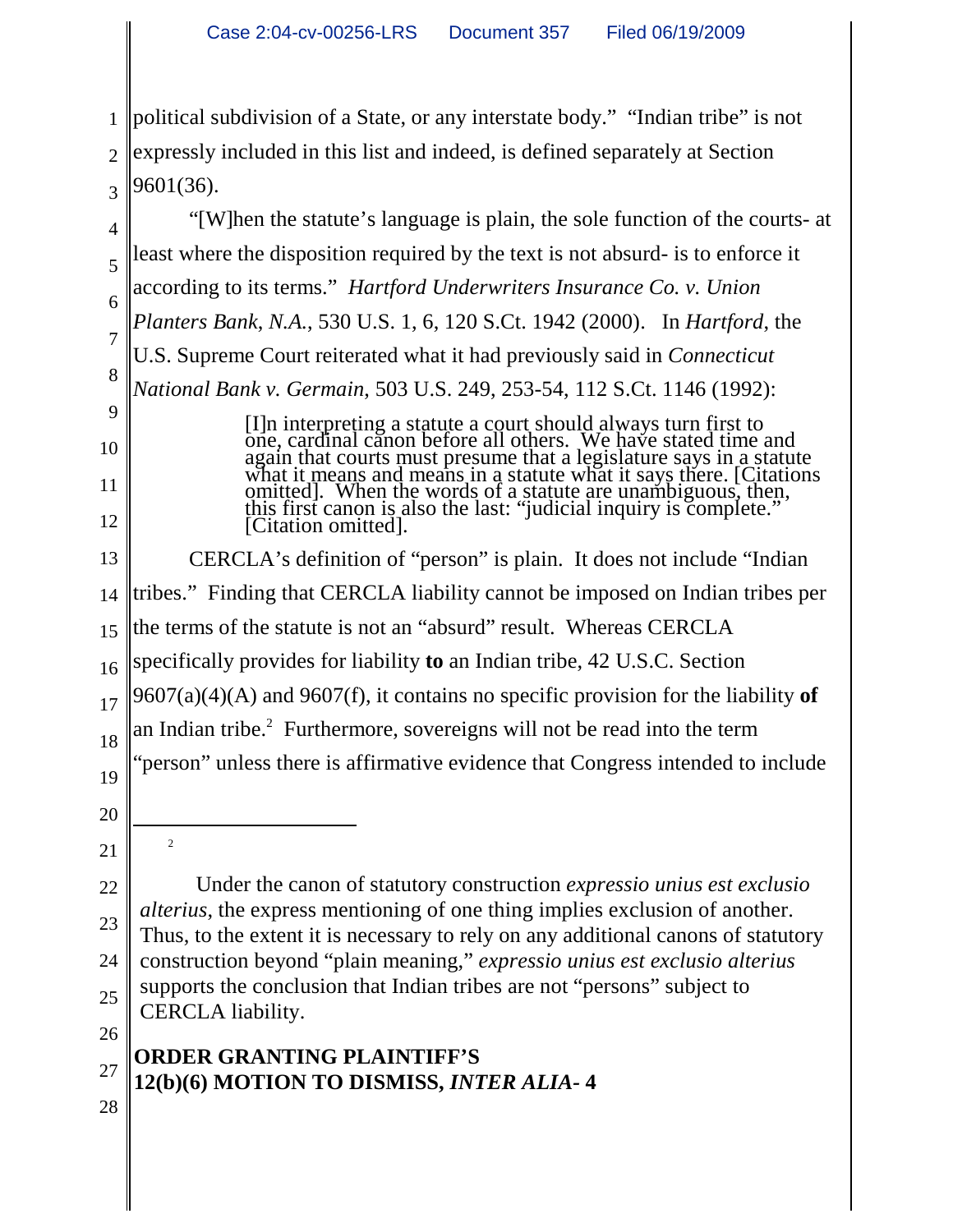1 2 3 4 5 6 7 sovereigns. *Wilson v. Omaha Indian Tribe*, 442 U.S. 653, 667, 99 S.Ct. 2529 (1979); *Fayed v. CIA*, 229 F.3d 272, 274 (D.C. Cir. 2000). Congress can waive a tribe's immunity from suit, but that waiver must be clearly expressed. Congress has plenary power over tribal sovereignty, but must make clear its intent to limit that sovereignty. *Santa Clara Pueblo v. Martinez*, 436 U.S. 49, 56, 98 S.Ct. 1670 (1978); *Fletcher v. United States*, 116 F.3d 1315, 1328 (10th Cir. 1997). $3$ 

8 9 10 11 12 13 14 15 16 Defendant Teck, as it must, acknowledges CERCLA is silent on the issue of whether tribes are covered as "persons." Defendant acknowledges there is no legislative history regarding whether Congress intended Indian tribes to be subject to liability under CERCLA. Nevertheless, Defendant asserts this is of no consequence since it is clear what CERCLA is intended to address, that being holding parties responsible for cleaning up hazardous substances contamination caused by them. Defendant, a foreign (Canadian) corporation, which the Ninth Circuit in *Pakootas v. Teck Cominco Metals, Ltd.*, 452 F.3d 1066, 1079 ( $9<sup>th</sup>$  Cir. 2006) found was subject to CERCLA liability despite the fact that its disposal activity occurred in Canada, says there is no reason why an

17

18

19

20 21

3

22

23

24

25

26

Absent clear Congressional intent and an analysis of such intent, it matters not that courts may have somehow inadvertently "implied" that Indian tribes are "persons" subject to CERCLA liability. Defendant's reliance on *United States v. Atlantic Research Corp.*, 551 U.S. 128, 127 S.Ct. 2331, 2336 (2007), and *United States v. Friedland*, 152 F.Supp.2d 1234, 1247 (D. Colo. 2001), is not persuasive. Those cases did not specifically deal with the question of whether Indian tribes are subject to liability under CERCLA.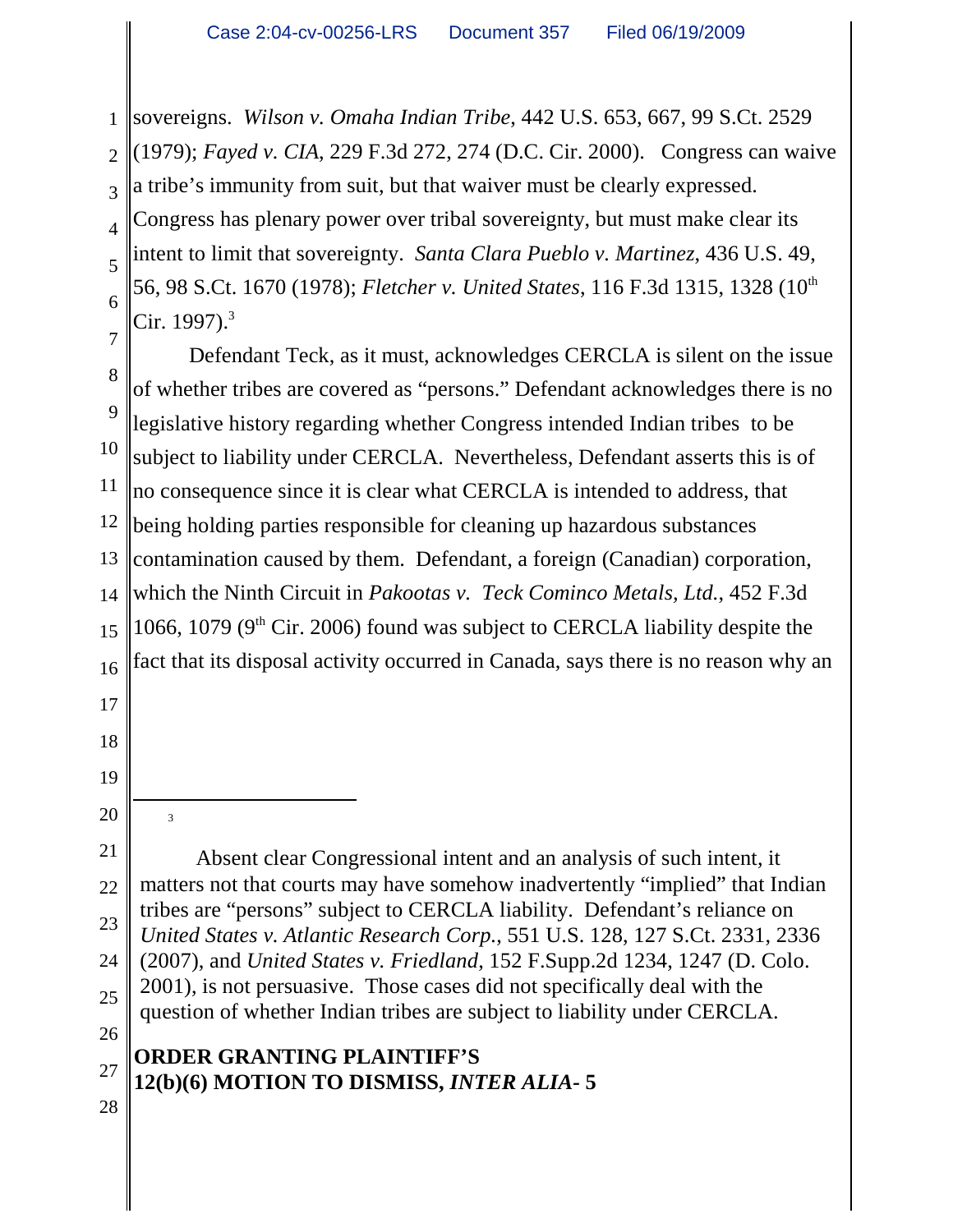1 2 3 4 5 6 7 Indian tribe should be treated any differently. $4$  This, however, ignores the fact that "corporations" are specifically among the enumerated entities included within the definition of "person" in 42 U.S.C. Section 9601(21), whereas Indian tribes are not, and do not fall neatly into the definition of any of the other enumerated entities. Furthermore, a foreign corporation is not generally entitled to sovereign immunity, unlike an Indian tribe which has been recognized by the United States Government. An Indian tribe simply is not just any other party for the purpose of ascertaining whether liability is authorized by CERCLA.

8 9 10 11 12 13 14 15 16 17 18 19 Defendant Teck argues that CERCLA's use of the term "municipality" should be read *in pari materia* with other federal environmental statutes, including the Resource Conservation and Recovery Act of 1976 (RCRA), 42 U.S.C. §§ 6901 *et seq*., the Safe Drinking Water Act (SDWA), 42 U.S.C. §§ 300f *et. seq.*, and the Clean Water Act (CWA), 33 U.S.C. §§ 1251 *et seq.* Each of those other environmental statute defines "person" to include "municipalities," and in turn, defines "municipalities" to specifically include "Indian tribes." 42 U.S.C. § 6903(13)(A); 42 U.S.C. § 300(f)(10); and 33 U.S.C. § 1362(4). In other words, the argument is that even though CERCLA does not define the term "municipality," the fact CERCLA defines "person" to include municipalities should lead the court to conclude that CERCLA's definition of "person" includes Indian tribes.

The *in pari materia* canon of statutory construction is only employed

21 22

4

23

24

25

26

20

Although the "disposal activity" occurred in Canada, "releases" of hazardous substances as a result of that "disposal activity" occurred in the United States (specifically in Lake Roosevelt). Accordingly, in *Pakootas*, the Ninth Circuit found Teck was subject to CERCLA and that CERCLA was not being applied "extraterritorially."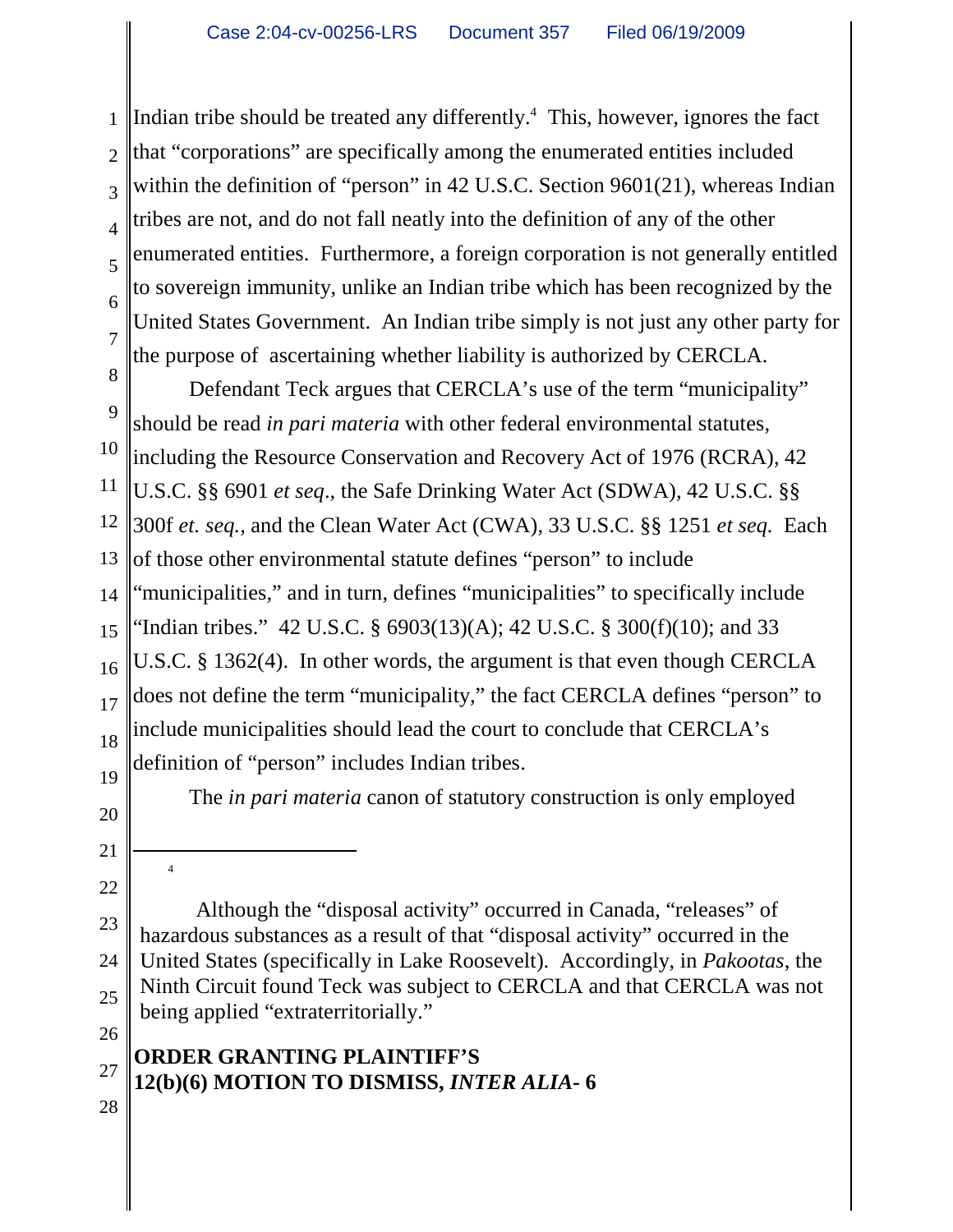1 2 3 4 5 6 7 8 9 10 11 12 13 14 15 16 17 18 19 20 21 22 23 24 25 26 27 28  **ORDER GRANTING PLAINTIFF'S 12(b)(6) MOTION TO DISMISS,** *INTER ALIA-* **7** where a statute is ambiguous. For reasons set forth above, CERCLA is not ambiguous with respect to whether Indian tribes are covered "persons" subject to CERCLA liability. Moreover, application of *in pari materia* is problematic because: 1) waiver of tribal sovereign immunity requires an expression of clear intent on the part of Congress; and 2) even without regard to sovereign immunity, CERCLA is distinct from other environmental statutes- RCRA, the SDWA, and the CWA- and does not address precisely the same subject matter. In *Pakootas*, the Ninth Circuit pointed out the distinction between CERCLA and RCRA: CERCLA is only concerned with imposing liability for cleanup of hazardous waste disposal sites where there has been an actual or threatened release of hazardous substances into the environment. CERCLA does not obligate parties (either foreign or domestic) liable for cleanup costs to cease the **disposal activities** such as those that made them liable for cleanup costs; regulating **disposal activities** is in the domain of RCRA or other regulatory statutes. 452 F.3d at 1079 (emphasis added). RCRA regulates "disposal activities," whereas CERCLA concerns itself with liability for cleaning up hazardous substances which have already been "disposed" and which have now been released or are threatened to be released into the environment. See also *Meghrig v. KFC Western, Inc.*, 516 U.S. 479, 116 S.Ct. 1251, 1255 (1996) (RCRA allows landowner to seek relief for present "imminent and substantial" threats to health and/or environment; RCRA has an "immediate action" stance, where CERCLA has a more traditional tort liability stance). Furthermore, CERCLA treats an Indian tribe differently from a municipality. For example, an Indian tribe is entitled to costs of a removal or remedial action "not inconsistent with the national contingency plan," 42 U.S.C. Section  $9607(a)(4)(A)$ , whereas "any other person" (i.e., a municipality) must prove that costs incurred are "consistent with the national contingency plan," 42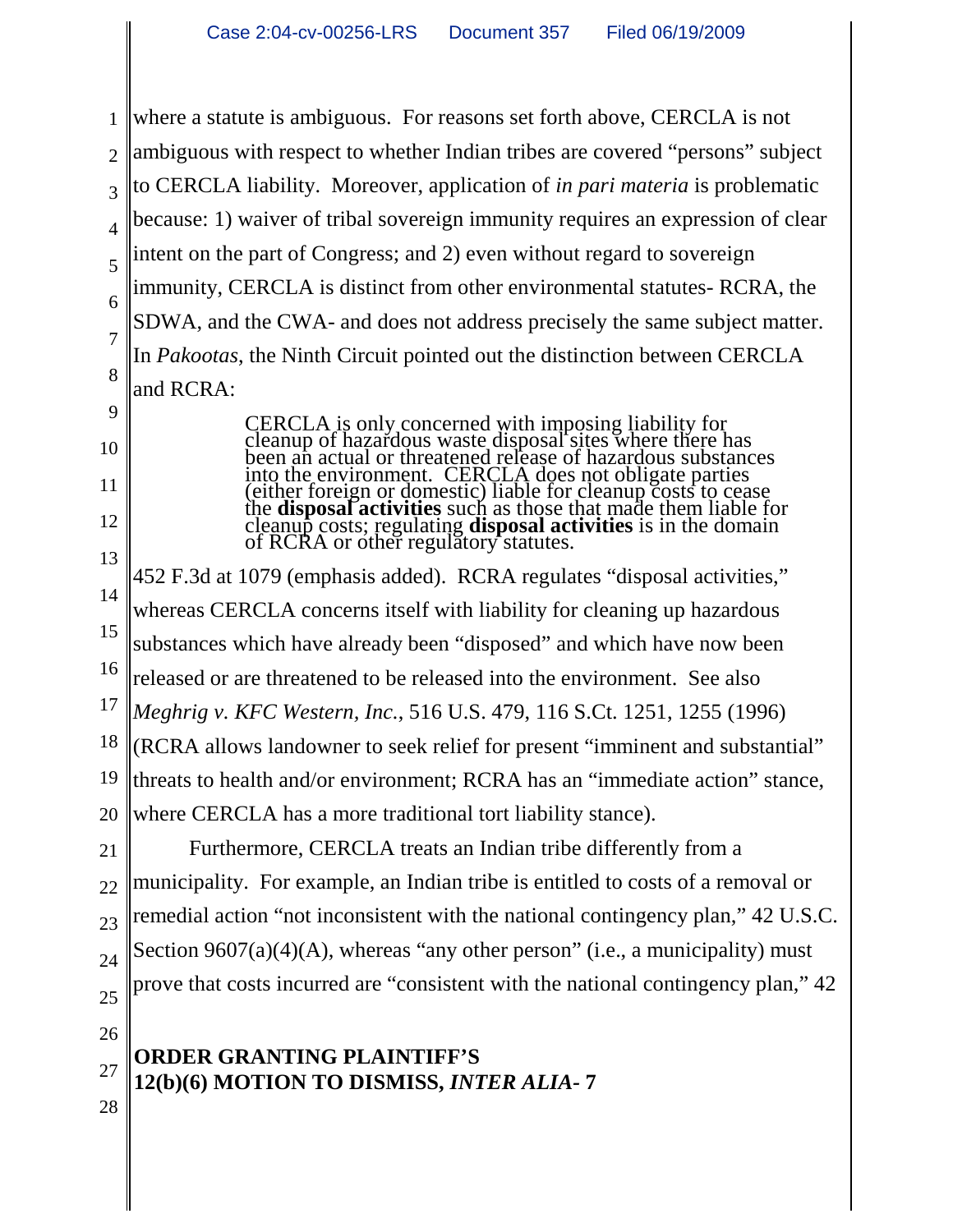1 2 3 4 5 6 U.S.C. Section 9607(a)(4)(B). The latter contains a more rigorous evidentiary burden. The costs associated with response action undertaken by an Indian tribe can be avoided by the defendants only if the defendants can show they are not consistent with the national contingency plan (NCP), whereas response action costs incurred by "any other person" require that "other person" to show his action is consistent with the NCP before he will be allowed to recover his costs. *Town of Bedford v. Raytheon, Co.*, 755 F.Supp. 469, 472 (D. Mass. 1991).

7 8 9 10 11 12 13 14 15 16 17 18 19 Finally, Defendant Teck contends an Indian tribe qualifies as either an "association" or as a "consortium" under the definition of "person" in 42 U.S.C. Section 9601(21). As with the term "municipality," the terms "association" and "consortium" are not specifically defined in CERCLA. CERCLA has existed for nearly 30 years, and RCRA, with it definition of "municipalities" including "Indian tribes," has existed in excess of 30 years. In that time, Congress has had more than an adequate opportunity to address any oversight regarding liability of Indian tribes under CERCLA. If Congress intended to make Indian tribes liable under CERCLA, one has to ask why it did not specifically include "Indian tribes" among the entities covered by the term "person" in Section 9601(21), nor specifically define "municipality," "association," or "consortium" to include "Indian tribes." It seems extremely implausible that Congress would simply leave it to chance that some court would conclude an Indian tribe qualifies as one of those entities subject to CERCLA liability.

20 21 22 23 24 25 There may be some very compelling policy reasons why Indian tribes should not be exempt from CERCLA liability, but that is something Congress needs to address, not this court. Defendant asserts that "[u]nder the Tribes' interpretation of CERCLA, an Indian tribe could never, under any circumstances, be found to be a responsible party under CERCLA," and "[a]s a result, an Indian tribe could literally operate a dump for the disposal of

27 28  **ORDER GRANTING PLAINTIFF'S 12(b)(6) MOTION TO DISMISS,** *INTER ALIA-* **8**

26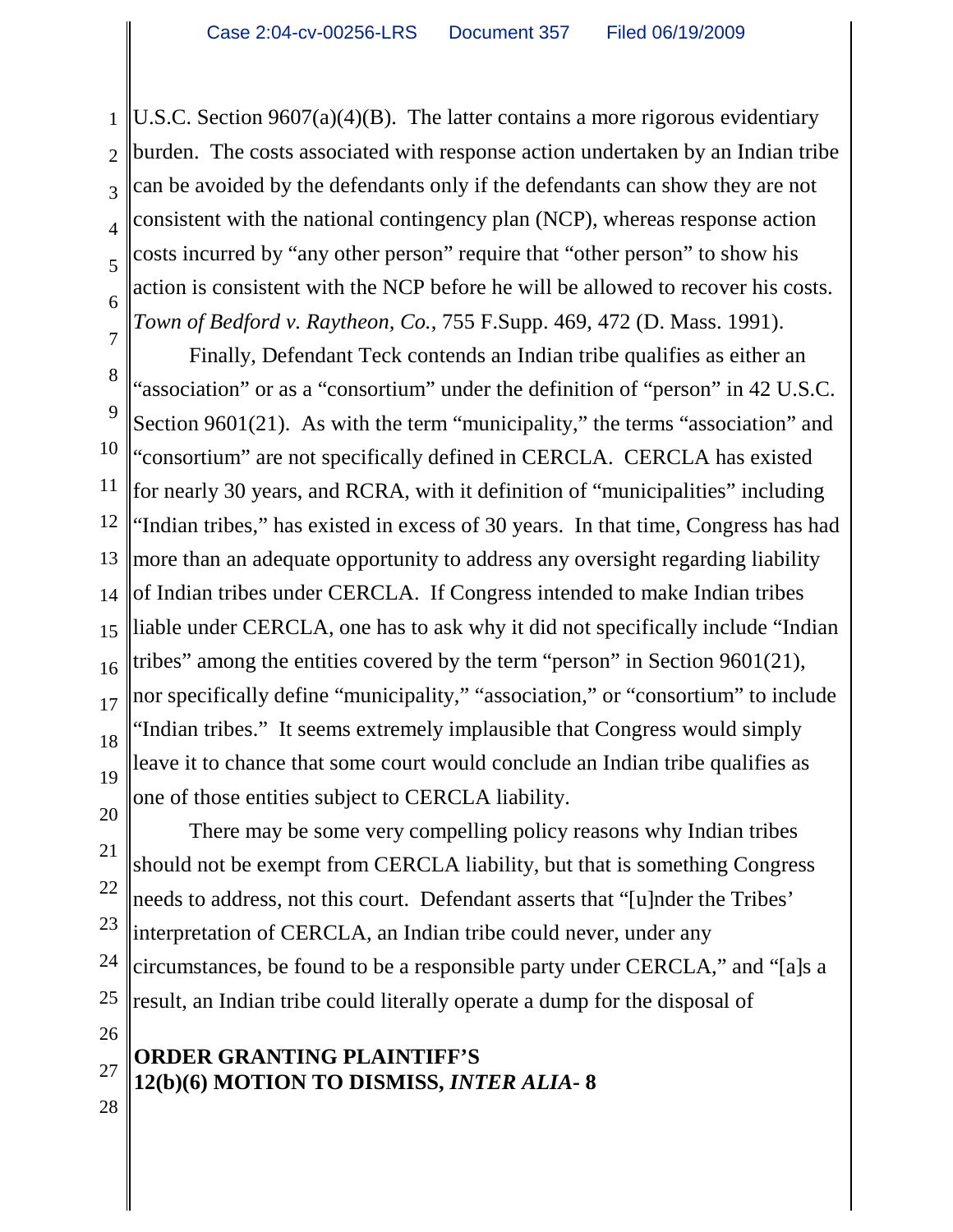1 2 3 4 hazardous substances, with complete impunity under CERCLA." However, such a conclusion is of dubious validity inasmuch as a tribe's disposal activities would clearly be subject to regulation under RCRA as well as SDWA and the CWA.

5 6 7 8 9 10 11 12 13 14 15 16 17 18 19 20 21 22 There is authority that when an Indian tribe files suit, it waives it immunity as to counterclaims of a defendant that sound in recoupment. *Berrey v. ASARCO Incoporated, 439 F.3d 636, 643-45 (10<sup>th</sup> Cir. 2006); <i>Rosebud Sioux Tribe v. Val-U Constr. Co.*, 50 F.3d 560, 562 (8<sup>th</sup> Cir. 1995); and *Jicarilla Apache Tribe v. Andrus, 687 F.2d 1324, 1344 (10<sup>th</sup> Cir. 1982). Claims in* recoupment arise out of the same transaction or occurrence, seek the same kind of relief as the plaintiff, and do not seek an amount in excess of that sought by the plaintiff. *Berrey*, 439 F.3d at 643. Sovereign immunity is waived because "recoupment is in the nature of a defense arising out of some feature of the transaction upon which the [sovereign's] action is grounded." *Id*., quoting *Bull v. United States*, 295 U.S. 247, 262, 55 S.Ct. 695 (1935). Waiver under the doctrine of recoupment does not depend on prior waiver by the sovereign or an independent congressional abrogation of immunity. *Id*. at 644. In *Berrey*, the Tenth Circuit held the defendants' counterclaims for **common law** contribution and indemnity against the Quapaw Tribe were not waived because those counterclaims sounded in recoupment. The Tribe also argued for dismissal of defendants' CERCLA counterclaims for contribution, contending the counterclaims were not permitted because CERCLA's definition of "person" does not include Indian tribes. The Tenth Circuit held it did not have jurisdiction over the issue and declined to address the argument. *Id*. at 646.

23 24 25 In *Berrey*, the Quapaw Tribe sought dismissal of CERCLA counterclaims based on statutory interpretation, not tribal sovereign immunity. So too here, the Confederated Tribes Of The Colville Reservation seek dismissal of

#### 27 28  **ORDER GRANTING PLAINTIFF'S 12(b)(6) MOTION TO DISMISS,** *INTER ALIA-* **9**

26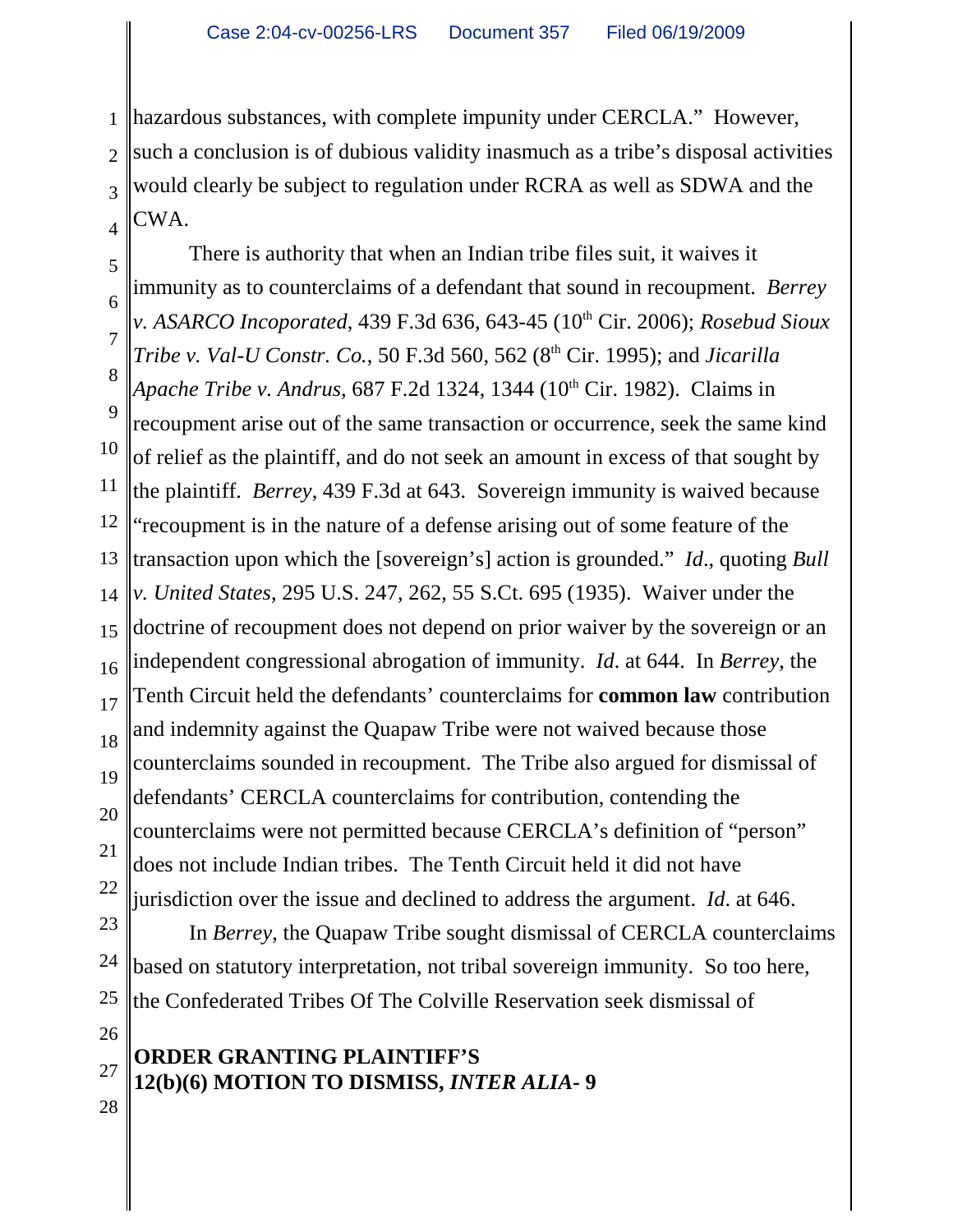1 2 3 Defendant's CERCLA counterclaims based on statutory interpretation, not sovereign immunity. As is apparent, however, the court's interpretation of CERCLA is necessarily colored by sovereign immunity principles.

### **C. EPA Interpretation and Indian Canons of Construction**

6 7 8 9 10 11 12 13 14 Because the plain language of CERCLA reveals that Indian tribes are not subject to liability under that statute, there is no reason for the court to consider how EPA has interpreted CERCLA as it pertains to tribal liability. CERCLA is not silent or ambiguous on this issue and accordingly, there is no reason for the court to consider and give deference to EPA's interpretation. *Chevron U.S.A. Inc. v. Natural Resources Defense Council, Inc.*, 467 U.S. 837, 842-43, 104 S.Ct. 2778 (1984). Congressional intent to exclude Indian tribes from liability is clear from the language of the statute, a conclusion that is reinforced by the fact there is no affirmative evidence that Congress intended to include sovereigns in the definition of "person."

15 16 17 For the same reasons, the court need not consider application of Indian law canons of construction in determining whether there is tribal liability under CERCLA.

18

4

5

## **III. CONCLUSION**

19 20 21 22 23 24 25 The Colville Confederated Tribes' Fed. R. Civ. P. 12(b)(6) Motion To Dismiss Defendant's Counterclaims (Ct. Rec. 262) is **GRANTED**. Defendant's CERCLA counterclaims against the Tribes are **DISMISSED with prejudice** as they are not premised on a cognizable legal theory.The legal deficiency of these counterclaims cannot be cured by an amended complaint or by any other means. The Tribes' Request For Judicial Notice In Support Of Its 12(b)(6) Motion (Ct. Rec. 265) is **DISMISSED as moot** since it is unnecessary to

26